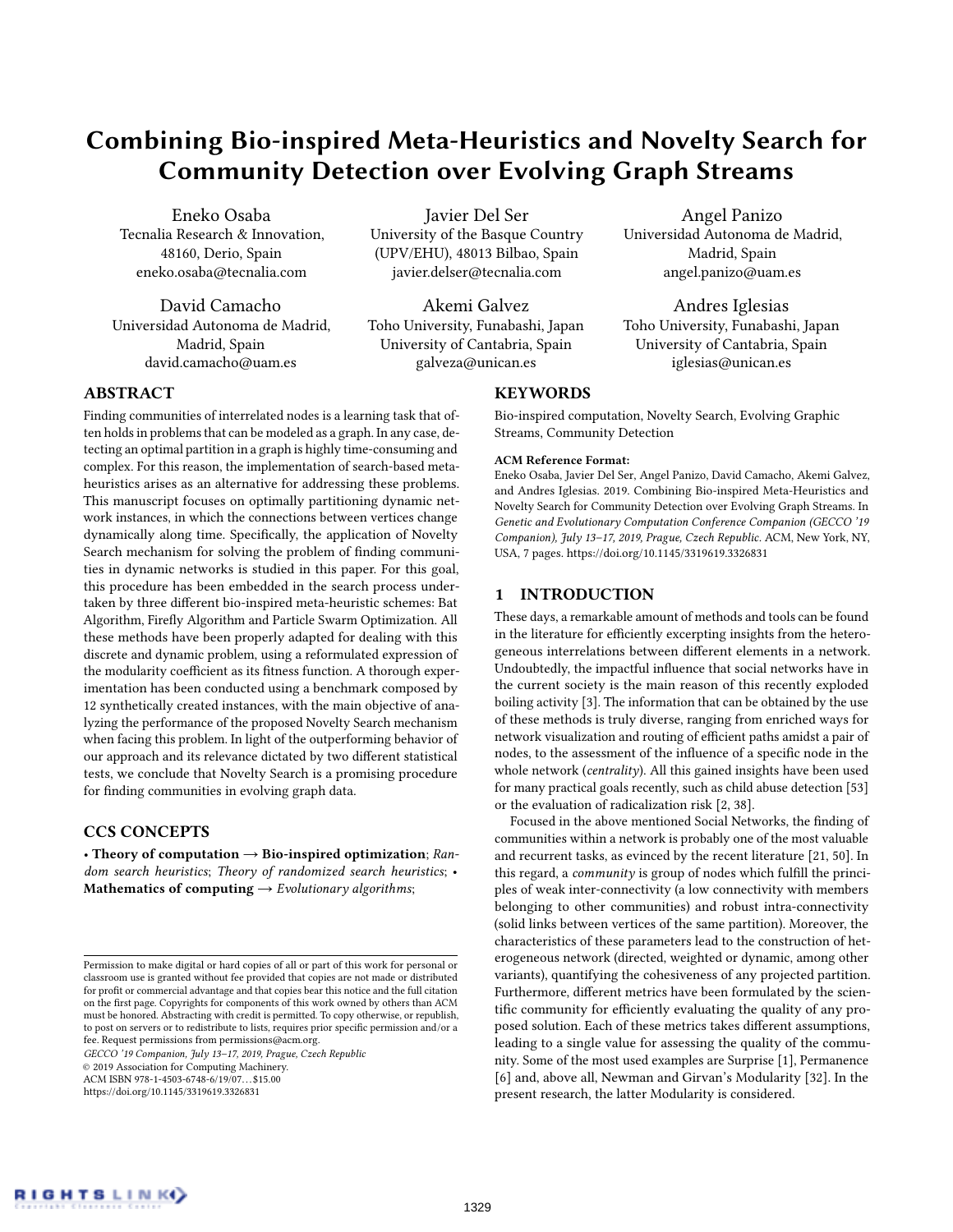In this context, the main focus of this work is set on a specific type of graphs characterized by their time-evolving dynamic nature. Usually, relationships between human beings undergo changes over time. People tend to strengthen existing connections or build new ones throughout their lives, while some others are loosened or eventually broken up. Thus, if we place our attention on the relational history of a single person in a long time lapse, we will surely discover some level of dynamism. Logically, this phenomenon can be also reflected in Social Networks. In this way, dynamic graphs are special instances of networks in which the number of nodes and the links between them can suffer from modifications along time, reliably modeling the situation described above. This is the reason why a dynamic network can be also considered as an evolving graph stream, in which the evolution of the graph may occur among consecutive time steps. In this envisaged situation, the discovery of communities becomes even more involved than in the static scenario, as structural graph dynamics propagate to the communities underneath the graph itself. This noted fact unleashes a pressing need for devising efficient methods to incrementally infer communities from streaming graph instances, while incorporating mechanisms to adapt the inferred community structure to structural changes eventually occurring over time.

In this regard, a myriad of efficient methods has been proposed in recent years for solving the problem of detecting communities optimizing one of the previously pointed metrics. In line with the study presented in this paper, a rising part of the scientific community is devoting efforts towards adapting heuristic optimization methods to this problem by using one modularity metric as their objective function. Many interesting studies can be found in the recent literature, devoted to diverse approaches of algorithmic methods, graph types and quality metrics. One of the most utilized method for this purpose is the Genetic Algorithm, as can be seen in works such as [\[58\]](#page-6-6) or [\[40\]](#page-6-7). Some additional techniques used in this research area that fall inside the umbrella of Evolutionary Computation and Swarm Intelligence are Ant Colony Optimization [\[39\]](#page-6-8), Particle Swarm Optimization [\[43\]](#page-6-9), Artificial Bee Colony [\[48\]](#page-6-10), Bat Algorithm [\[18\]](#page-6-11) and Firefly Algorithm [\[10\]](#page-5-4). Regarding dynamic networks, the amount of scientific studied related to this topic is much fewer than the one associated to stationary networks. A valuable survey focused on community finding in dynamic graphs can be found in [\[45\]](#page-6-12). Another interesting practical study was reported in [\[30\]](#page-6-13), in which a multi-objective Bat Algorithm is proposed for tackling with this problem. Furthermore, Genetic Algorithms have been also used in this context, as evinced in [\[26\]](#page-6-14) or [\[15\]](#page-6-15). Finally, along the history, many works have been published exploring the tackling of dynamic problems using metaheuristic methods [\[8,](#page-5-5) [9,](#page-5-6) [29\]](#page-6-16).

In this paper we take a step further over the state of the art by elaborating on a new research direction: the application of Novelty Search mechanism for solving the problem of finding communities in dynamic networks. The Novelty Search (NS, [\[24\]](#page-6-17)) was proposed in 2008 as a way to enhance the exploratory ability of population-based algorithmic solvers. After showing its great performance applied to several optimization problems, we hypothesize its promising performance also for this specific community finding problems. To this end, we have developed different versions of wellknown Swarm Intelligence methods, namely Bat Algorithm (BA, [\[55\]](#page-6-18)), Firefly Algorithm (FA, [\[54\]](#page-6-19)) and Particle Swarm Optimization

(PSO, [\[22\]](#page-6-20)), and we evaluate in this manuscript the performance of these meta-heuristics embedding the NS mechanism on their basic scheme. We introduce along the paper the descriptions on how these methods have been modeled for tackling the problem at hand, and how the NS has been adapted for this discrete scenario. In order to assess the performance of each implemented solver, outcomes get over 12 synthetically generated datasets are compared and discussed, based on their capability to discover their ground-of-truth community partition. Moreover, with the aim to draw statistically robust conclusions, two different statistical tests (Friedman's and Holm's) have been carried out with the obtained outcomes.

The remaining of this manuscript is structured as follows: in Section [2,](#page-1-0) the problem of community finding in dynamic network is formulated. In Section [3,](#page-2-0) the main concepts behind NS are introduced, placing emphasis on how we have hybridized meta-heuristic solvers with this mechanism. Next, the considered heuristic solvers and important development aspects are described in Section [4.](#page-2-1) Experimentation is detailed and discussed in Section [5](#page-3-0) and, finally, Section [6](#page-5-7) ends this paper with concluding remarks and a prospect of future research lines.

### <span id="page-1-0"></span>2 PROBLEM STATEMENT

We begin by modeling the network as a graph  $G = \{V, \mathcal{E}\}\$ , where V stands for the set of  $|V| = V$  nodes or vertex of the network, and  $E$  represents the group that details the dynamic situation of the edges (or links connecting every pair of elements) over a given time frame (time horizon). During this time frame a set of graph snapshots is generated, each one describing the specific structure of the network at one moment in time. Thus,  $\mathcal{E} = \{e_1, \ldots, e_N\},\$ where  $e_n$  corresponds to the group of edges at time stamp n.

It is important to highlight that the dynamism of the graphs considered on this study affects to the relations between the vertex. This means that while the connections between elements vary along the time, the number of nodes remains the same in the whole time horizon. Additionally, the weight of each edge connecting nodes v and v' is  $w_{v,v'} = 1$ . We also consider that  $w_{v,v} = 0$  (i.e. no<br>self-loops) and that  $w_{v,v} = 0$  whether elements v and v' are not self-loops) and that  $w_{v,v'} = 0$  whether elements v and v' are not connected. We also define an adjacency matrix **W** given by  $W =$ connected. We also define an adjacency matrix **W** given by **W**  $\div$  $\{w_v, v' : v, v' \in V\}$ , and satisfying  $Tr(\mathbf{W}) = 0$ . Finally, we assume<br>example to  $G$  so  $W = \mathbb{R}$ . Henceforth weights are denoted symmetry in  $G$ , so,  $w_{v,v'} = w_{v',v}$ . Henceforth, weights are denoted<br>as  $w^n$  representing the weight at timestamp *n*. This notation is as  $w_{v,v'}^n$ , representing the weight at timestamp *n*. This notation is<br>used in order to contemplete the dynamics of the problem as  $w_{v,v'}$ , representing the weight at timestamp *n*. This nota<br>used in order to contemplate the dynamism of the problem.

Therefore, the problem of detecting related communities in the network  $G$  is assumed in this research as the partition of the nodes group  $V$  into a number of non-empty, non-fixed size and disjoint sets. Considering that M is the amount of partitions  $\widetilde{\mathcal{V}} \doteq \{\mathcal{V}_1, \ldots, \mathcal{V}_M\}$ , such that  $\cup_{m=1}^M \mathcal{V}_m = \mathcal{V}$  and  $\mathcal{V}_m \cap \mathcal{V}_{m'} = \emptyset$ <br> $\forall m' \neq m$  (i.e. no overlapping communities). Similarly, the set of  $\forall m' \neq m$  (i.e. no overlapping communities). Similarly, the set of partitions will be depicted as  $V_n$  henceforth, representing  $\widetilde{V_n}$  =  $\{V_1^n, \ldots, V_M^n\}$  the set of communities detected at time stamp n.<br>As has been advanced in the introduction, the Newman an

M As has been advanced in the introduction, the Newman and Girvan's Modularity metric has been employed for properly measuring the quality of a certain community. This famous formula has been widely employed in a plethora of previously published works, and its adequacy has been extensively affirmed in studies such as [\[5,](#page-5-8) [7,](#page-5-9) [25\]](#page-6-21). Thusly, the modularity metric for a considered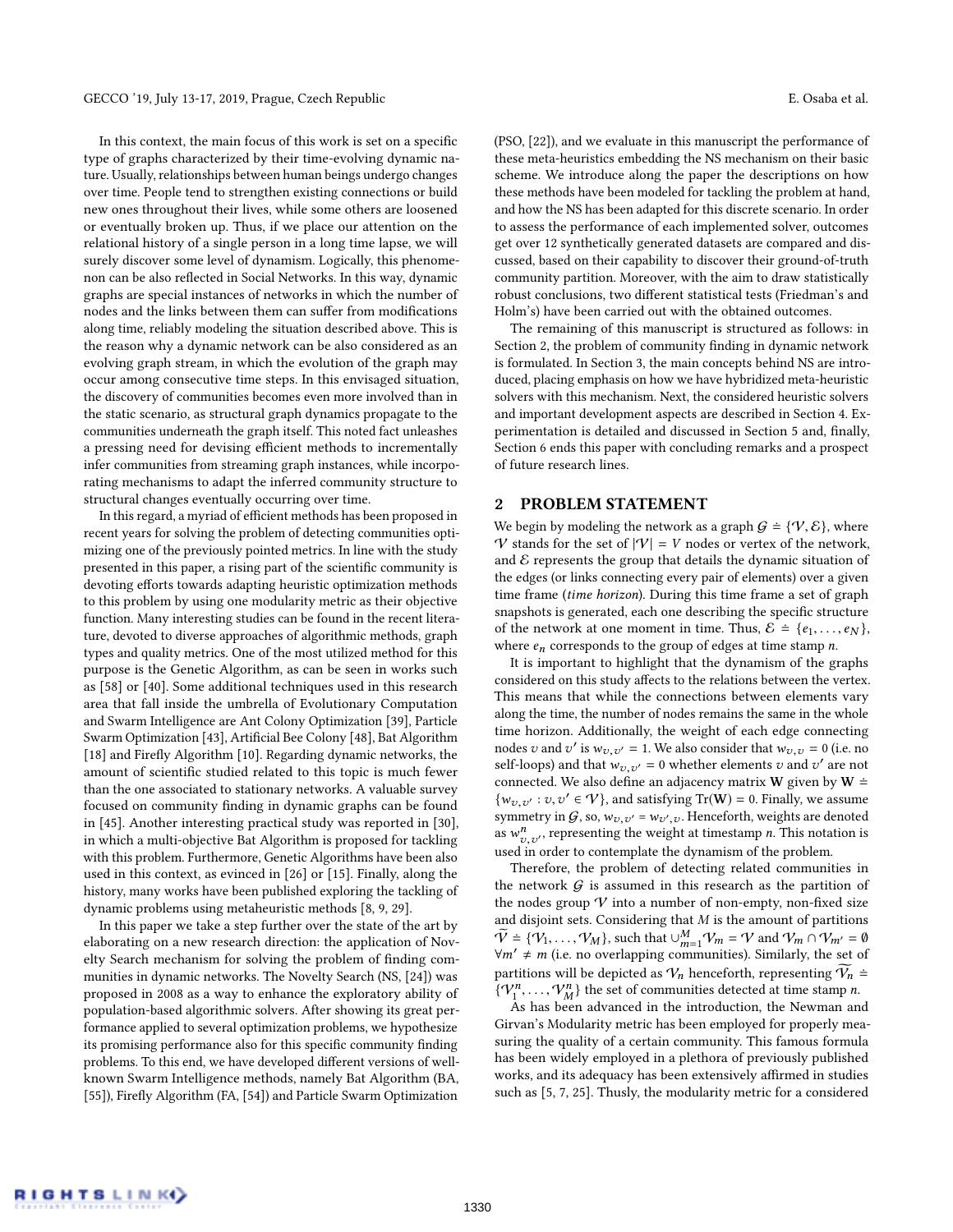Combining Bio-inspired Computation and Novelty Search. GECCO '19, July 13-17, 2019, Prague, Czech Republic

community can be calculated by:

$$
Q(\widetilde{V}_n) \doteq \frac{1}{2|E_n|} \sum_{v,v'} \left[ w_{v,v'}^n - \frac{k_v^n k_{v'}^n}{2|E_n|} \right] \delta(v,v')_n, \tag{1}
$$

where  $k_v^n$  is the degree of node v,  $|E_n|$  is the total amount of ele-<br>ments in the network, and  $\delta(z, z')$  denicts the Kronecker delta ments in the network, and  $\delta(v, v')_n$  depicts the Kronecker delta<br>symbol. All these values are contextualized in the time stamp n symbol. All these values are contextualized in the time stamp n. With other words,  $\delta(v, v')_n$  is a binary function  $\delta : \mathcal{V}_n \times \mathcal{V}_n \mapsto$ <br> $\delta(0, 1)$ , such that  $\delta(v, v') = 1$  if  $\mathcal{V}^v = \mathcal{W}^{v'}$  as per the community {0, 1}, such that  $\delta(v, v'_n) = 1$  if  $V_n^v = V_n^{v'}$  as per the community set by  $\widetilde{V}_n$  (and 0 otherwise). We note the dependence of all this set by  $\widetilde{\mathcal{V}_n}$  (and 0 otherwise). We note the dependence of all this notation with the time stamp n Thus finding an optimal partition notation with the time stamp  $n$ . Thus, finding an optimal partition  $\widetilde{V}_n^*$  of graph  $\mathcal{G}_n$  can be formulated as:

$$
\widetilde{V}_n^* = \underset{\widetilde{V}_n \in \mathcal{B}_V}{\arg \max} \mathcal{Q}(\widetilde{V}_n),\tag{2}
$$

where  $\mathcal{B}_V$  denotes the set of possible partitions of  $\mathcal{V}_n$  nodes into nonempty subsets (i.e. the solution space of the above combinatorial problem). The cardinality of this group is computationally intractable for an exhaustive search, whose value is given the  $V_n$ th Bell number [\[17\]](#page-6-22). It is also important to remark that our main objective is to solve the above problem over the  $n$  timestamps. For reaching this objective, different degrees of similarity must be modeled and contemplated between consecutive snapshots  $n$  and  $n + 1$ .

# <span id="page-2-0"></span>3 NOVELTY SEARCH (NS)

NS is a mechanism which main goal is to increase the diversity of a population-based method, by finding novel candidates in the behavioral space instead of the search space. Commonly, individual in a population tend to collapse in the same point of the solution space. On the other hand, this tendency does not appear in the behavioral space, which is measured using the well-known Euclidean distance. Thus, we can quantify numerically how novel an individual x is within the population/swarm at hand as:

$$
\rho(\mathbf{c}) = \frac{1}{k} \sum_{i=1}^{k} d(\mathbf{c}, \mu_i),
$$
\n(3)

where  $d(\cdot, \cdot)$  denotes the Euclidean distance, and k is the number<br>of neighbor condidates selected from the subset of neighbors  $\mathcal{N}$  – of neighbor candidates selected from the subset of neighbors  $N =$  $\{\mu_1, \mu_2, \ldots, \mu_k\} \subseteq \mathcal{P}$  (i.e. the neighborhood size). The value of  $k$  is problem-dependent i.e. its specific value should be selected k is problem-dependent, i.e. its specific value should be selected empirically. Furthermore, the selection of candidates is driven by the distance metric, which also depends on the problem. Although NS has showcased its efficiency in manifold studies so far [\[14,](#page-6-23) [16,](#page-6-24) [27\]](#page-6-25), the strategy to adapt NS to a given problem remains weakly defined, and strongly subject to the problem at hand [\[13\]](#page-6-26).

### <span id="page-2-1"></span>4 PROPOSED HYBRID APPROACH

For efficiently dealing with the dynamic community finding problem formulated previously, we propose to hybridize several bioinspired meta-heuristic solvers and a NS-based diversity inducing mechanism. Prior to detailing each solver under consideration, we describe several important design aspects in what follows. These aspects are related to solution encoding, repairing mechanism and the metrics employed for comparing among different candidates.

To begin with, a label-based representation [\[20\]](#page-6-27) has been adopted for encoding solutions that represent partitions arranged over a graph. Thus, each candidate is represented as a combination  $c = [c_1, c_2, \ldots, c_V]$  of V integers from the range  $[1, \ldots, V]$ , where  $V = |\mathcal{V}|$  is the amount of vertices of the network. Additionally,  $c_v$ represents the community label to which element  $v$  belongs. For example, considering a network comprising  $V = 12$  nodes, a feasible solutions could be  $c = [1, 1, 1, 2, 2, 3, 1, 3, 2, 3, 2, 3]$ , meaning that the partition obtained is  $\widetilde{V} = \{V_1, V_2, V_3\}$ , where  $V_1 = \{1, 2, 3, 7\}$ ,  $V_2 = \{4, 5, 9, 11\}$  and  $V_3 = \{6, 8, 10, 12\}$  (thus,  $M = 3$ ).

This representation has the disadvantage of an inherent ambiguity between the selected genotype representation (label encoding) and the phenotype. Specifically, multiple genotypes map to the same phenotype (partition). For avoiding this important problem, a repairing mechanism has been implemented, partly inspired by the one presented by Falkenauer in [\[12\]](#page-6-28). This procedure transforms the genotype of each generated candidate to collapse into a single representation, thereby making the relationship between the repaired genotype to its phenotype be biyective (one-to-one). For example, unrepaired solutions such as  $c = [4, 4, 4, 3, 3, 5, 4, 5, 3, 5, 3, 5]$ and  $\mathbf{c}' = [7, 7, 7, 1, 1, 8, 7, 8, 1, 8, 1, 8]$  (which represent the same par-<br>tition) are modified to collapse into a single individual for both tition) are modified to collapse into a single individual for both candidates:  $c = [1, 1, 1, 2, 2, 3, 1, 3, 2, 3, 2, 3]$ .

The next important aspect to revolve around is the measure of similarity between different individuals (solutions). This measure lies at the core of movement strategies of certain meta-heuristics as the ones considered in this work. For this matter we have selected the Hamming Distance following the good performance of this choice observed in prior contributions [\[34\]](#page-6-29). Specifically, the Hamming Distance is computed as the number of non-corresponding elements between two solutions. For instance, if we consider  $c =$  $[1, 1, 1, 2, 2, 2, 2, 3, 2, 1]$  and  $c' = [1, 1, 2, 2, 3, 2, 2, 3, 2, 2]$  as exempli-<br>fying partitions, their Hamming Distance equals 3 fying partitions, their Hamming Distance equals 3.

Finally, four movement functions have been implemented for evolving solutions along the search process. These functions have been labeled as  $CE_1$ ,  $CE_3$ ,  $CC_1$  and  $CC_3$ . On the one hand, the subscript depicts the number of randomly selected vertices, which are removed from its corresponding community. On the other hand, in CE<sup>∗</sup> operators, the extracted nodes are re-inserted in an already existing community, whereas in  $CC_*$  they can be introduced also in newly generated ones. At this point, it is interesting to observe that the main operator of all meta-heuristic methods is  $CC_1$ ;  $CE_1$ ,  $CE_3$ , and  $CC_3$ , however, compose the pool of functions that NS considers for the reinsertion of candidates. This aspect is detailed below. We now introduce the meta-heuristic algorithms under consideration:

• BA: The Bat Algorithm was first proposed for solving continuous optimization problems [\[55\]](#page-6-18). As done in recent work [\[37\]](#page-6-30), a discrete adaptation has been introduced to accommodate the BA operators to the combinatorial nature of the problem tackled in this study. First, each bat of the swarm represents a possible solution to the problem, and both concepts of pulse emissions  $r_i$  and loudness  $A_i$ have been modeled and implemented in the same way as in the naïve BA. In order to simplify the approach, no frequency parameter has been considered. Furthermore, the value of the velocity parameter  $v_i$  has been adapted by embracing the Hamming Distance as its similarity function as  $v_p^t = \text{rand}[1, D_H(\mathbf{c}_p, \mathbf{c}^{best})]$ , i.e., the velocity of the 0-th bat in the system at generation t is a random the velocity of the  $p$ -th bat in the swarm at generation  $t$  is a random number, which follows a discrete uniform distribution between 1

RIGHTSLINK()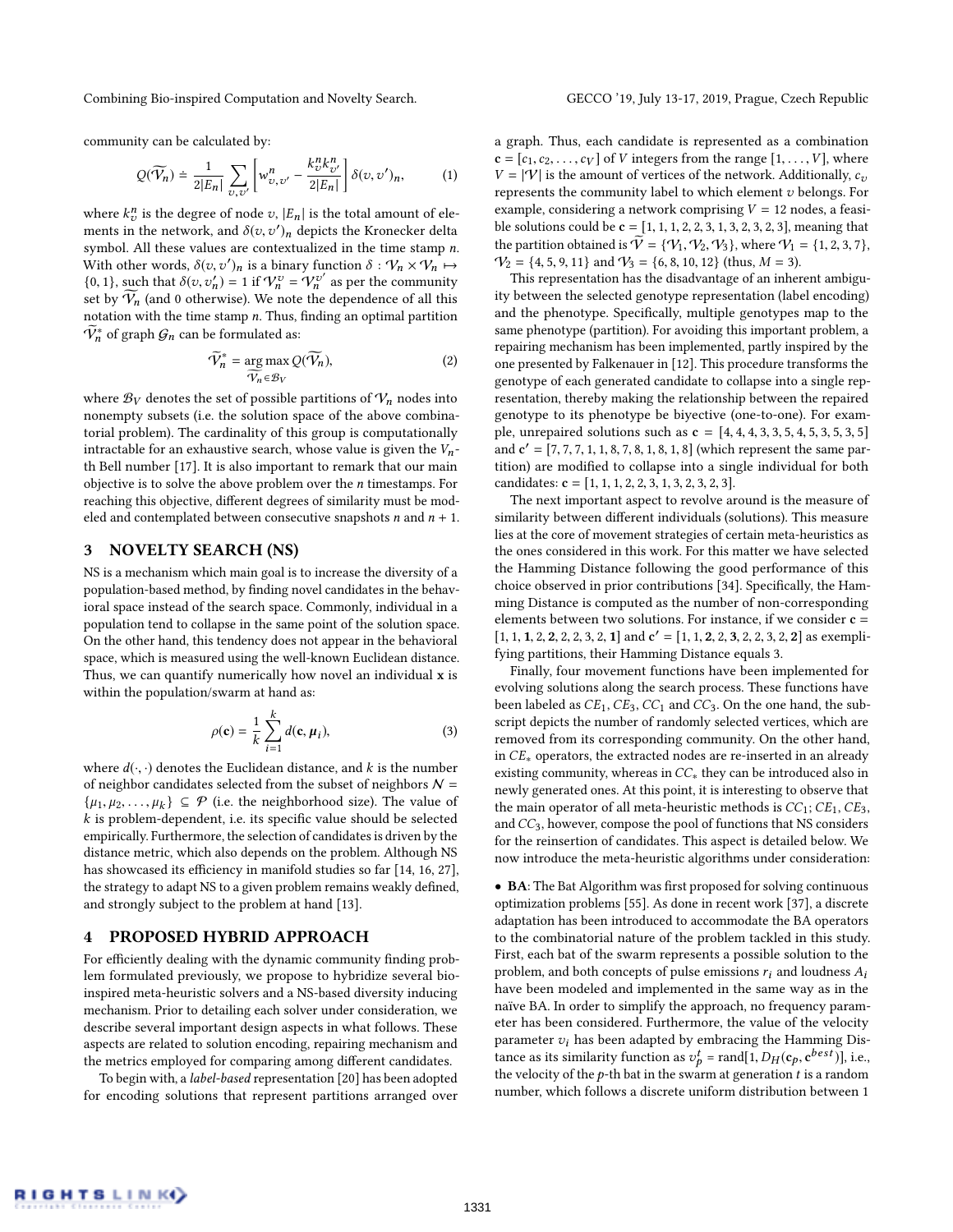and the Hamming Distance between  $c_p$  and the leading bat  $c^{best}$ .<br>At generation t.e., moves towards  $c^{best}$  as: At generation *t*,  $\mathbf{c}_p$  moves towards  $\mathbf{c}^{best}$  as:

<span id="page-3-1"></span>
$$
\mathbf{c}_p(t+1) = \Psi\left(\mathbf{c}_p(t), \min\left\{V, \, v_p^t\right\}\right),\tag{4}
$$

where  $\Psi(c, Z) \in \{CE_1, CE_3, CC_1, CC_3\}$  is the movement function that depends on the bat in move, each one parametrized by the amount of times Z this function is performed onto <sup>c</sup>. After Z trials, the movement enhancing most the fitness of the modified individual is chosen as output.

• FA: similarly to what occurs with the BA meta-heuristic algorithm, the basic FA cannot be directly applied to the combinatorial problem considered in this work, hence some adaptations are needed. Each firefly represents a feasible solution for the problem. Regarding the light absorption parameter, it is considered in this discrete FA, taking into account its importance for properly adjusting the fireflies' attractiveness. In addition, the distance between two individuals is also computed by the Hamming Distance. Finally, the movement criterion followed by a firefly attracted by a brighter one is determined as per [\(4\)](#page-3-1).

• PSO: Particle Swarm Optimization is the last method considered in our study. In this case, PSO has been already adapted to discrete problems in multiple occasions [\[52,](#page-6-31) [59\]](#page-6-32). Following in part this prior work, each particle in the swarm represents a possible partition for the problem. Velocity  $v_p$  is computed roughly in the same fashion as for the BA. Additionally, the movement strategy is inspired by Expression [\(4\)](#page-3-1). Finally, Hamming Distance has been taken as the similarity measure between particles.

In this specific study, the NS mechanism has been applied identically in the three considered meta-heuristic algorithms. Previously published works [\[14\]](#page-6-23) pointed out the need for modeling a suitable distance metric in order to properly achieve the objective of enhancing the diversity of the population. In our case, this metric is the aforementioned Hamming Distance  $D_H(\cdot, \cdot)$ . Furthermore, a subset  $B$  is maintained, in which all replaced or discarded individuals are introduced at each generation. Thus, the size of  $\mathcal{B}$  is the same as the main population of the algorithm.

Conceptually,  $B$  contains the candidates which are more potentially novel and, therefore, to be inserted back into the population for diversity injection. Basically, when a trial solution  $c_i$  outperforms the individual which is going to replace, it is introduced in the main population, whereas the replaced solution is inserted into B. Otherwise, if the evolved candidate is worse than its preceding version, the former is inserted directly into B. Furthermore, once the *t*-th generation comes to its end, if  $r_{\text{NS}}$  (a value drawn from a normal probability distribution) is lower than the parameter  $NS_p \in [0.0, 1.0]$ , the NS mechanism is carried out. In this specific study,  $NS_P = 0.3$ , which has been fixed after a thorough empirical analysis not shown for the sake of clarity.

Furthermore, there is no clear consensus established by the related community regarding the number of individuals that should be reinserted in the population throughout the NS procedure, and how they replace existing solutions. Once again, practitioners of the field recommend to adapt these values and criteria depending on the problem being tackled. In this study, the number of reinserted individuals has been established to 7, which replace solutions of the population with lower fitness. Furthermore, these candidates

are chosen from  $\mathcal B$  based on their distance respect to the whole population. Namely, the 7 solutions having a greater diversity with respect to the population/swarm of the meta-heuristic solver are those chosen for reinsertion. Finally, the main contribution of the

proposed NS mechanism is a novel neighborhood changing procedure. Concretely, each time a solution  $c$  is introduced in  $B$ , its movement operator  $\Psi(\cdot, \cdot)$  is randomly modified using a baseline pool of four different functions  $\{CE_1, CE_3, CC_1, CC_3\}$ . In this way, if a solution is reinserted in the population, it can explore the solution space in a different way. This simple but effective mechanism not only enhances further the diversity of the population, but also the exploratory capacity of the solver.

Once described the designed methods and how the NS mechanism has been adapted to this specific problem, it is also crucial to explain here how implemented approaches manage the transitions between the n different snapshots that compose each dataset. First, in the beginning of every execution, the main population of the algorithm is comprised completely by randomly generated individuals. Furthermore,  $B$  is initialized empty. After that, the main population is maintained in every snapshot transition, but  $B$  is reinitialized between consecutive time stamps. In other words, the population at the first generation of snapshot  $n$  is the resultant of the last generation of snapshot  $n - 1$ .

## <span id="page-3-0"></span>5 EXPERIMENTATION AND RESULTS

We assess the performance of the considered solvers for dynamic graph partitioning by means of several computer experiments over a heterogeneous set of synthetically generated graph instances. All these datasets have been built by using the DANCer framework [\[4,](#page-5-10) [23\]](#page-6-33), aiming at covering a diverse group of practical situations in dynamic environments. The complete benchmark is comprised by 12 different instances with 100 nodes, for which the true underlying community structure behind the generated time-varying graphs (ground of truth) is given. Furthermore, each dataset is labeled to indicate the parameter values established for its generation, namely:

• Size of the problem: This value is 100 nodes in all the datasets.

• Communities: Number of communities that comprise the ground of truth partition.

• Generations: Number of generations executed in each graph snapshot  $\mathcal{G}_n$ .

• Variability: The difference that the graph suffers between two adjacent graph snapshots  $G_n$  and  $G_{n+1}$ . This parameter can adopt three values: slight (variety of 5% between adjacent snapshots), medium (variety of 10%), and severe (variety of 20%).

• Transition: Each dataset is comprised by 30 base snapshots, divided into two different families of 15 timestamps. If Transition equals abrupt, the transition between both families is carried out directly after the 15th timestamp. Thus, these datasets are composed just by these 30 canonical snapshots. On the hand, if Transition is gradual, the transition is performed gradually, introducing a group of 10 additional snapshots, which are placed between the last timestamp of the first family and the first timestamps of the second one. Thus, these gradual instances are composed by 40 snapshots.

This generation approach allows evaluating the performance of the implemented methods over noisy versions of a network characterized by a controlled underlying community distribution. This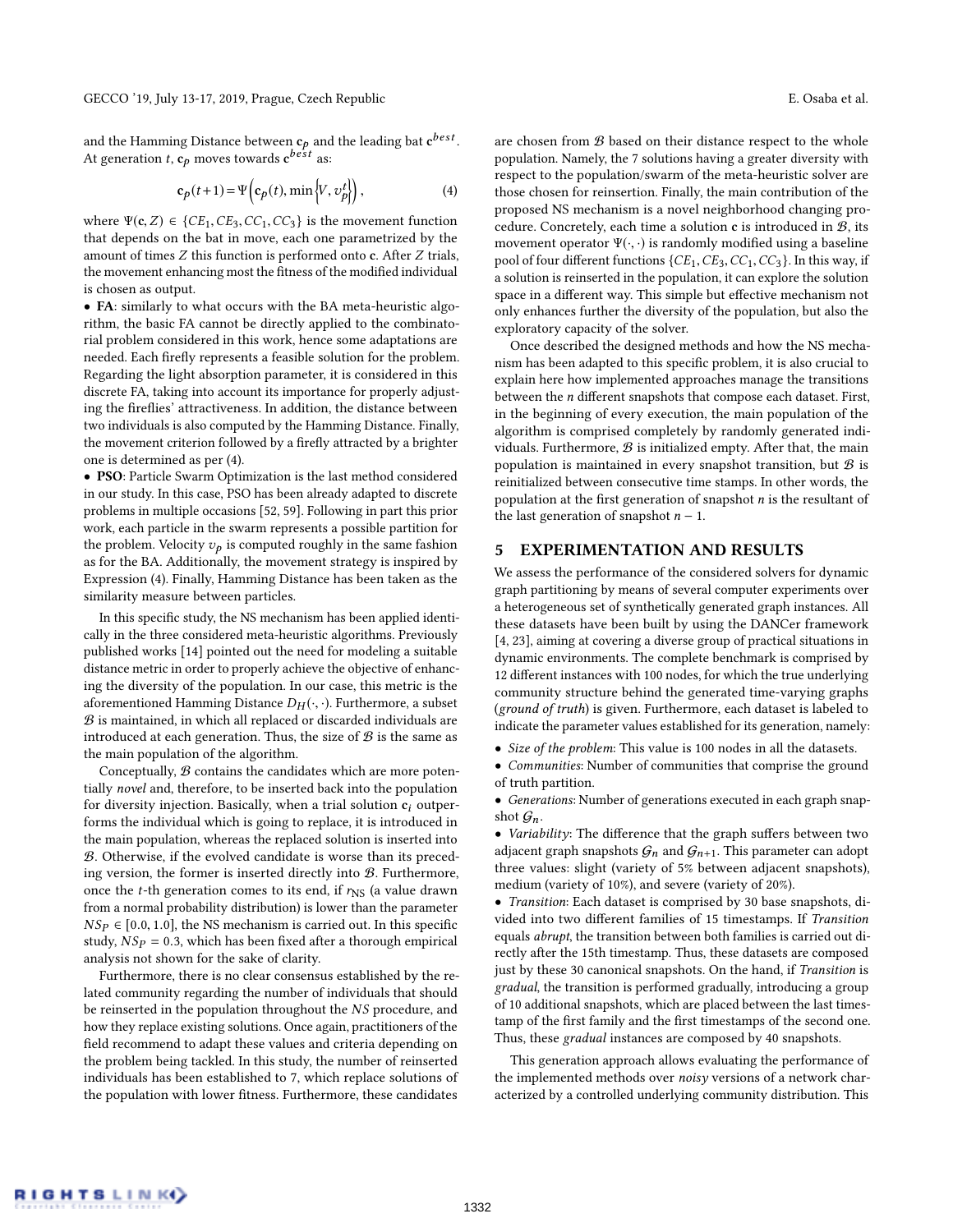Combining Bio-inspired Computation and Novelty Search. GECCO '19, July 13-17, 2019, Prague, Czech Republic

<span id="page-4-0"></span>Table 1: Obtained NMI results (average/best) using BA, BA<sub>NS</sub>, FA, FA<sub>NS</sub>, PSO, and PSO<sub>NS</sub>. Best average results have been highlighted in bold.

|                                               | BA              |             | $BA_{NS}$       |                 |                 | FA          | $FA_{NS}$       |             | PSO             |                 | $PSO_{NS}$      |                 |
|-----------------------------------------------|-----------------|-------------|-----------------|-----------------|-----------------|-------------|-----------------|-------------|-----------------|-----------------|-----------------|-----------------|
| Instance                                      | Avg             | Best        | Avg             | Best            | Avg             | Best        | Avg             | Best        | Avg             | Best            | Avg             | Best            |
| 100 7 20 Sli Abr                              | 0.673-0.474     | 0.782-0.656 | 0.674-0.493     | 0.766-0.665     | 0.645-0.538     | 0.779-0.673 | 0.687-0.564     | 0.780-0.719 | 0.568-0.428     | 0.654-0.539     | $0.642 - 0.511$ | 0.768-0.705     |
| 100 7 20 Sli Grad                             | 0.676-0.473     | 0.787-0.663 | $0.691 - 0.490$ | 0.773-0.650     | 0.633-0.530     | 0.726-0.683 | 0.682-0.569     | 0.785-0.712 | 0.566-0.459     | 0.676-0.588     | $0.644 - 0.570$ | 0.773-0.681     |
| 100 7 50 Sli Abr                              | $0.666 - 0.512$ | 0.747-0.683 | $0.676 - 0.493$ | 0.758-0.646     | 0.654-0.561     | 0.754-0.693 | $0.691 - 0.597$ | 0.779-0.696 | $0.626 - 0.477$ | 0.752-0.619     | 0.668-0.554     | 0.735-0.656     |
| 100 7 50 Sli Grad                             | 0.688-0.455     | 0.765-0.579 | 0.689-0.486     | 0.769-0.633     | 0.660-0.571     | 0.755-0.710 | 0.684-0.594     | 0.788-0.746 | 0.618-0.481     | 0.736-0.645     | 0.674-0.577     | $0.761 - 0.664$ |
| 100 8 20 Med Abr                              | 0.654-0.476     | 0.819-0.641 | 0.663-0.496     | 0.837-0.613     | 0.605-0.489     | 0.775-0.706 | $0.675 - 0.535$ | 0.839-0.693 | 0.564-0.442     | 0.692-0.555     | $0.653 - 0.467$ | 0.852-0.661     |
| 100 8 20 Med Grad                             | $0.674 - 0.459$ | 0.835-0.613 | $0.663 - 0.456$ | 0.855-0.638     | $0.626 - 0.483$ | 0.818-0.623 | $0.682 - 0.526$ | 0.845-0.659 | 0.568-0.454     | $0.677 - 0.552$ | 0.645-0.489     | 0.850-0.631     |
| 100 8 50 Med Abr                              | $0.701 - 0.469$ | 0.861-0.603 | $0.710 - 0.503$ | 0.861-0.617     | $0.640 - 0.513$ | 0.889-0.658 | 0.690-0.533     | 0.847-0.636 | $0.620 - 0.458$ | 0.798-0.642     | 0.698-0.501     | 0.854-0.637     |
| 100 8 50 Med Grad                             | $0.671 - 0.467$ | 0.870-0.631 | 0.691-0.468     | 0.841-0.616     | 0.655-0.502     | 0.817-0.637 | 0.688-0.517     | 0.833-0.661 | $0.635 - 0.471$ | 0.834-0.653     | $0.685 - 0.510$ | 0.837-0.664     |
| 100 9 20 Sev Abr                              | $0.649 - 0.511$ | 0.820-0.705 | $0.650 - 0.530$ | 0.797-0.713     | $0.612 - 0.515$ | 0.841-0.657 | 0.653-0.562     | 0.796-0.694 | 0.539-0.485     | $0.641 - 0.609$ | $0.601 - 0.496$ | 0.754-0.674     |
| 100 9 20 Sev Grad                             | $0.640 - 0.544$ | 0.769-0.716 | 0.639-0.525     | 0.814-0.652     | $0.607 - 0.526$ | 0.789-0.656 | 0.649-0.565     | 0.806-0.700 | 0.541-0.515     | $0.649 - 0.606$ | $0.613 - 0.549$ | 0.768-0.674     |
| 100 9 50 Sev Abr                              | $0.644 - 0.544$ | 0.775-0.705 | $0.654 - 0.539$ | $0.820 - 0.650$ | $0.631 - 0.526$ | 0.770-0.634 | $0.671 - 0.560$ | 0.829-0.716 | 0.594-0.505     | 0.716-0.631     | 0.666-0.545     | 0.872-0.655     |
| 100 9 50 Sev Grad                             | 0.655-0.524     | 0.786-0.640 | $0.665 - 0.538$ | 0.825-0.662     | $0.647 - 0.520$ | 0.775-0.631 | 0.658-0.535     | 0.822-0.660 | 0.595-0.535     | 0.706-0.676     | $0.660 - 0.563$ | 0.836-0.705     |
| Friedman's non-parametric test (mean ranking) |                 |             |                 |                 |                 |             |                 |             |                 |                 |                 |                 |
| Rank                                          | $3.0 - 4.5$     |             | 1.83-3.75       |                 | 4.83-3.25       |             | $1.75 - 1.26$   |             | $6 - 5.54$      |                 | 3.58-2.66       |                 |

specific approach is opposed to the widely followed practice consisting of the comparison done based on the fitness value. For each dataset, 10 independent executions have been conducted, with main goal of drawing statistically reliable conclusions. The population size has been fixed to 50 individuals for every solver. For the development and parameterization of these methods, the guidelines given in [\[34–](#page-6-29)[36\]](#page-6-34) have been followed. The finishing criterion of each method is strictly related to the value of both the Transition and Generations parameters of every dataset. Depending on the value of these parameters, solvers are stopped after 150, 200, 300 or 400 generations.

In Table [1,](#page-4-0) outcomes (average/best) obtained by the four solvers are shown. Each of these values are divided into two different subvalues, each one depicting separately the performance for the first and the second family. As has been mentioned, each dataset is composed by 30 canonical graph snapshots (plus 10 transitional graphs for gradual instances), which belong to two different families. All results are shown in terms of the Normalized Mutual Information (NMI) with respect to the ground of truth partition of the specific timestamp. This means that the average depicted represents the mean NMI value for all the 15 timestamps belonging to the same family. Analogously, best values indicate the maximum value reached at any timestamp of the whole family. The NMI score measures the level of agreement between two community partitions: if NMI( $(\widetilde{V}, \widetilde{V}') = 1$  both distributions  $\widetilde{V}$  and  $\widetilde{V}'$  are equal to each other. This also means that lower values denote that there are each other. This also means that lower values denote that there are differences between the partition output by the solver and the true community underneath.

A first analysis reveals that in both PSO and FA, NS improves considerably the outcomes of the solver, for both first and second families in all the 12 datasets. On the other hand, in the case of BA, the NS mechanism yields better performance results in 83.33% of the first families (10 out of 12), and in the 66.66% of the second families (8 out of 12). The same trend is also noted for the best results obtained for each dataset. Other interesting insights can be drawn after conducting a Friedman's non-parametric test for multiple comparison [\[11,](#page-5-11) [33\]](#page-6-35). The last row of Table [1](#page-4-0) indicates the mean ranking returned by this nonparametric test for each of the compared algorithms and families (the lower the rank, the better the performance). Results obtained from this test confirm that methods using the NS mechanism not only outperform their naïve version, but also emerge as the outperforming methods. Thus,  $FA<sub>N</sub>S$  and  $B\!A_{N}S$  arise as the best alternatives for the first family, whereas  $F A_N S$  and  $PSO_N S$  take the lead for the second family.

Additionally, the Friedman statistic for the first family is equal to <sup>48</sup>.428. Furthermore, the confidence interval has been established in 99%, being 16.812 the critical point in a  $\chi^2$  distribution with 6 degrees of freedom. Since 48,428  $\gt$  16,812, it can be concluded degrees of freedom. Since <sup>48</sup>.<sup>428</sup> > <sup>16</sup>.812, it can be concluded that there are significant differences among the results. In relation to the second family, the Friedman statistic test is <sup>37</sup>.25. Again, since <sup>37</sup>.<sup>25</sup> > <sup>16</sup>.812, the same conclusion is also applicable in this case. A second statistical test has been conducted for delving in the obtained outcomes. In this case, the analysis carried out is the Holm's post-hoc test. For this analysis,  $FA_{NS}$  has been established as the control algorithm in both families. Table [2](#page-4-1) shows the unadjusted and adjusted  $p$ -values obtained with the application of this statistical test. In this case, it is noteworthy to highlight that  $FA_{NS}$ not only outperforms its basic version in a significant way for the first family (since  $p$  value is lower than 0.05), but also  $PSO$  and  $PSO_{NS}$ . For the second group the conclusions are more conclusive, since  $FA_{NS}$  significantly beats all its counterparts, except  $PSO_{NS}$ .

<span id="page-4-1"></span>Table 2: Holm's post-hoc unadjusted and adjusted  $p$ -values using FA<sub>NS</sub> as the control algorithm.

|              |            | Fam2 ( $FA_{NS}$ as control) |              |            |  |  |
|--------------|------------|------------------------------|--------------|------------|--|--|
| Unadjusted p | Adjusted p | Algorithm                    | Unadjusted p | Adjusted p |  |  |
| 0.101707     | 0.203414   | BA                           | 0.000027     | 0.000106   |  |  |
| 0.913116     | 0.913116   | $BA_{NS}$                    | 0.001288     | 0.003803   |  |  |
| 0.000054     | 0.000217   | FA                           | 0.010346     | 0.020691   |  |  |
| 0.0          | 0.0        | P.SO                         | 0.0          | 0.0        |  |  |
| 0.016377     | 0.049132   | $PSO_{NS}$                   | 0.071817     | 0.071814   |  |  |
|              |            | Fam1 ( $FA_{NS}$ as control) |              |            |  |  |

Lastly, for a better visual assessment of the obtained outcomes, Figure [1.](#page-5-12)a and [1.](#page-5-12)b depict the evolution of the NMI score and modularity for instances 100\_8\_50\_Med\_Grad and 100\_8\_50\_Med\_Abr. Both plots illustrate the performance statistics averaged over the 10 independent runs, where it is important to observe that both types of changes in the community structure of the graph streams imply both a NMI and fitness decrease. This underscores the need for further research aimed at crosschecking how the severity and dynamics of the change relate to the amount of diversity induced by the NS mechanism.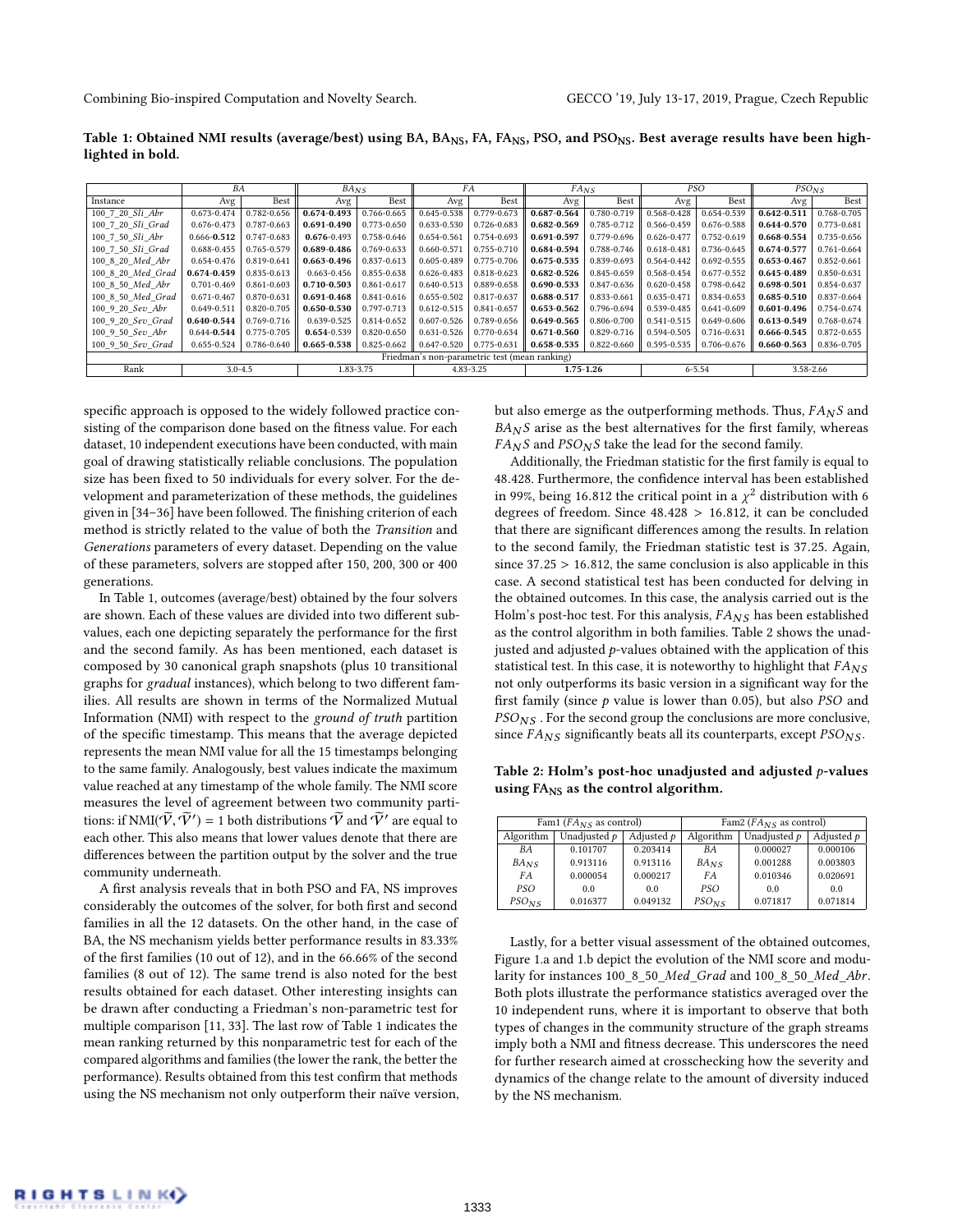GECCO '19, July 13-17, 2019, Prague, Czech Republic E. Osaba et al.

## <span id="page-5-7"></span>6 CONCLUSIONS AND FUTURE RESEARCH

This research work has elaborated on the application of Novelty Search for finding communities in dynamic graph streams. For this goal, this diversity inducing mechanism has been embedded into the search algorithm of three different bio-inspired meta-heuristic solvers: Bat Algorithm, Firefly Algorithm and Particle Swarm Optimization. The discovery of partitions has been modeled as a combinatorial optimization problem, embracing the Newman and Girvan's modularity coefficient as the fitness function to be maximized. The performance of all implemented approaches has been evaluated by using a benchmark of 12 synthetic dynamic graph streams, suitably generated through the DANCer framework. A comparison between solvers has been conducted using the Normalized Mutual Information (or NMI) regarding their ground of truth partition. The results rendered by our experimentation permit to claim that the use of NS improves the performance of basic versions of the considered meta-heuristic algorithms. On a closing note, we conclude that the NS mechanism is a promising method for solving the problem of community detection over evolving graphs with search meta-heuristics.

<span id="page-5-12"></span>

Figure 1: Evolution of NMI (blue line) and modularity (red line) obtained by  $FA_{NS}$  for 100\_8\_50\_Med\_Grad (upper) and <sup>100</sup>\_8\_50\_Med\_Abr (lower). A vertical gray line represents the time stamp at which the community structure begins to change, whereas a black vertical line denotes the point at which the community structure has changed entirely.

We plan to invest research efforts in several interesting directions rooted on this initial study. In the short term, we will adaptat

additional Evolutionary Computation and Swarm Intelligence algorithms for tackling this problem, comparing the benefits of hybridizing them with a NS mechanism. Other modern solvers such as Cuckoo Search [\[56\]](#page-6-36), Coral Reefs Optimization [\[46\]](#page-6-37) or [\[31\]](#page-6-38) will be considered, after showing a significant performance applied to other optimization problems [\[19,](#page-6-39) [41,](#page-6-40) [42,](#page-6-41) [47,](#page-6-42) [57\]](#page-6-43). In the longer term, we will explore how to modify the NS mechanism proposed in this work to graph instances composed by a massive number of nodes, for which avant-garde techniques under the family of Large-Scale Global Optimization will be investigated. Finally, in the case of recurrent changes over the stream we foresee that the amount of population diversity imprinted by NS during the meta-heuristic search should be linked to the characteristics of changes (speed and intensity) along the stream. If these characteristics could be predicted as a result of the recurrent nature of the phenomena producing it, we could actively tune the diversity induced for an adapted reaction of the search under such circumstances. Our attention will be surely focused on exploring this postulated hypothesis in the future.

## ACKNOWLEDGEMENTS

E. Osaba and J. Del Ser acknowledge the financial support from the EMAITEK funds from the Basque Government. A. Iglesias and A. Galvez receive financial support from projects TIN2017-89275-R (AEI/FEDER, UE) and PDE-GIR (H2020, MSCA program, ref. 778035). A. Panizo and D. Camacho thank the Spanish Ministry of Science and Education and Competitivity (MINECO), the European Regional Development Fund (FEDER) and the Comunidad Autonoma de Madrid for their funding support through grants TIN2017-85727- C4-3-P (DeepBio) and P2018/TCS-4566 (CYNAMON).

## REFERENCES

- <span id="page-5-2"></span>[1] Rodrigo Aldecoa and Ignacio Marín. 2011. Deciphering network community structure by surprise. PloS one 6, 9 (2011), e24195.
- <span id="page-5-1"></span>[2] Gema Bello-Orgaz, Julio Hernandez-Castro, and David Camacho. 2017. Detecting discussion communities on vaccination in twitter. Future Generation Computer Systems 66 (2017), 125–136.
- <span id="page-5-0"></span>[3] Gema Bello-Orgaz, Jason J Jung, and David Camacho. 2016. Social big data: Recent achievements and new challenges. Information Fusion 28 (2016), 45–59.
- <span id="page-5-10"></span>[4] Oualid Benyahia, Christine Largeron, Baptiste Jeudy, and Osmar R Zaïane. 2016. Dancer: Dynamic attributed network with community structure generator. In Joint European Conference on Machine Learning and Knowledge Discovery in Databases. Springer, 41–44.
- <span id="page-5-8"></span>[5] Tanmoy Chakraborty, Ayushi Dalmia, Animesh Mukherjee, and Niloy Ganguly. 2017. Metrics for community analysis: A survey. ACM Computing Surveys (CSUR) 50, 4 (2017), 54.
- <span id="page-5-3"></span>[6] Tanmoy Chakraborty, Sriram Srinivasan, Niloy Ganguly, Animesh Mukherjee, and Sanjukta Bhowmick. 2014. On the permanence of vertices in network communities. In ACM SIGKDD international conference on Knowledge discovery and data mining. ACM, 1396–1405.
- <span id="page-5-9"></span>[7] Mingming Chen, Konstantin Kuzmin, and Boleslaw K Szymanski. 2014. Community detection via maximization of modularity and its variants. IEEE Transactions on Computational Social Systems 1, 1 (2014), 46–65.
- <span id="page-5-5"></span>[8] Carlos Cruz, Juan R González, and David A Pelta. 2011. Optimization in dynamic environments: a survey on problems, methods and measures. Soft Computing 15, 7 (2011), 1427–1448.
- <span id="page-5-6"></span>[9] Ignacio G Del Amo, David A Pelta, Juan R González, and Antonio D Masegosa. 2012. An algorithm comparison for dynamic optimization problems. Applied Soft Computing 12, 10 (2012), 3176–3192.
- <span id="page-5-4"></span>[10] Javier Del Ser, Jesus L Lobo, Esther Villar-Rodriguez, Miren Nekane Bilbao, and Cristina Perfecto. 2016. Community detection in graphs based on surprise maximization using firefly heuristics. In IEEE Congress on Evolutionary Computation (CEC). IEEE, 2233–2239.
- <span id="page-5-11"></span>[11] Joaquín Derrac, Salvador García, Daniel Molina, and Francisco Herrera. 2011. A practical tutorial on the use of nonparametric statistical tests as a methodology